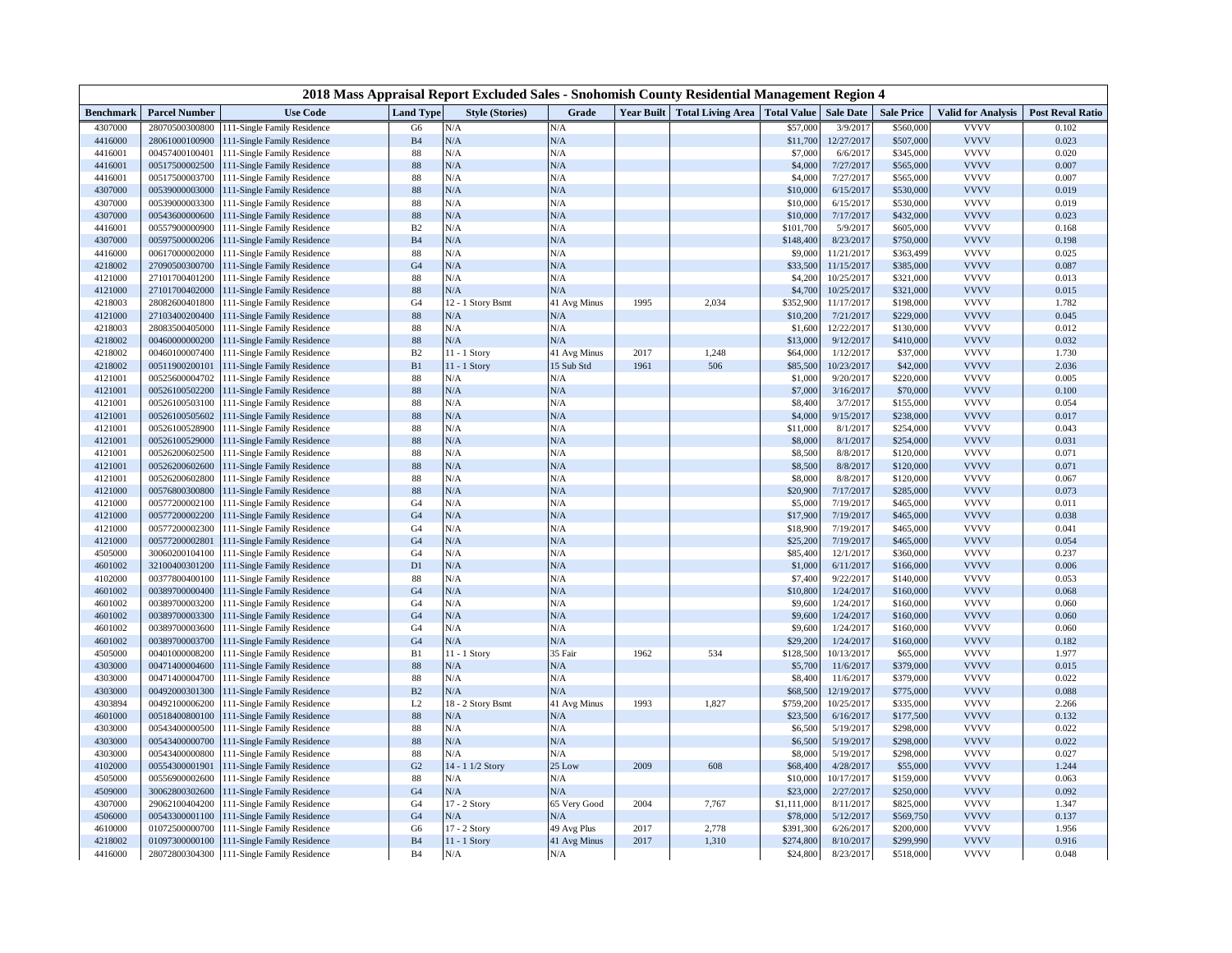| 2018 Mass Appraisal Report Excluded Sales - Snohomish County Residential Management Region 4 |                                  |                                            |                      |                            |                  |                   |                                      |                     |                       |                       |                            |                         |
|----------------------------------------------------------------------------------------------|----------------------------------|--------------------------------------------|----------------------|----------------------------|------------------|-------------------|--------------------------------------|---------------------|-----------------------|-----------------------|----------------------------|-------------------------|
| <b>Benchmark</b>                                                                             | <b>Parcel Number</b>             | <b>Use Code</b>                            | <b>Land Type</b>     | <b>Style (Stories)</b>     | Grade            | <b>Year Built</b> | <b>Total Living Area</b> Total Value |                     | <b>Sale Date</b>      | <b>Sale Price</b>     | <b>Valid for Analysis</b>  | <b>Post Reval Ratio</b> |
| 4509000                                                                                      | 01128000002700                   | 111-Single Family Residence                | <b>B6</b>            | 17 - 2 Story               | 55 Good          | 2017              | 3,980                                | \$627,700           | 9/21/2017             | \$760,700             | <b>VVVV</b>                | 0.825                   |
| 4416001                                                                                      | 01154400002200                   | 111-Single Family Residence                | A <sub>3</sub>       | 17 - 2 Story               | 49 Avg Plus      | 2017              | 3,284                                | \$471,200           | 10/17/2017            | \$586,675             | <b>VVVV</b>                | 0.803                   |
| 4416001                                                                                      | 01160300000800                   | 111-Single Family Residence                | A <sub>3</sub>       | 17 - 2 Story               | 49 Avg Plus      | 2017              | 2,574                                | \$381,100           | 10/10/2017            | \$500,055             | <b>VVVV</b>                | 0.762                   |
| 4416001                                                                                      | 01160300001200                   | 111-Single Family Residence                | A <sub>3</sub>       | 17 - 2 Story               | 49 Avg Plus      | 2017              | 3,036                                | \$345,000           | 11/1/2017             | \$559,330             | <b>VVVV</b>                | 0.617                   |
| 4416001                                                                                      | 01160300002200                   | 111-Single Family Residence                | A <sub>3</sub>       | 17 - 2 Story               | 49 Avg Plus      | 2017              | 3,036                                | \$331,700           | 11/1/2017             | \$558,880             | <b>VVVV</b>                | 0.594                   |
| 4416001                                                                                      | 01160300006100                   | 111-Single Family Residence                | A <sub>3</sub>       | 17 - 2 Story               | 49 Avg Plus      | 2017              | 2,749                                | \$437,000           | 9/14/2017             | \$524,591             | <b>VVVV</b>                | 0.833                   |
| 4416001                                                                                      | 01160300007000                   | 111-Single Family Residence                | A3                   | 17 - 2 Story               | 49 Avg Plus      | 2017              | 3,085                                | \$343,000           | 10/6/2017             | \$616,012             | <b>VVVV</b>                | 0.557                   |
| 4416000                                                                                      | 28062300404300                   | 111-Single Family Residence                | B4                   | N/A                        | N/A              |                   |                                      | \$218,600           | 4/11/2017             | \$1,050,000           | <b>VVVV</b>                | 0.208                   |
| 4307000                                                                                      | 28060200305700                   | 111-Single Family Residence                | B2                   | N/A                        | $\rm N/A$        |                   |                                      | \$127,900           | 1/9/2017              | \$700,000             | <b>VVVV</b>                | 0.183                   |
| 4307000                                                                                      | 28060200305800                   | 111-Single Family Residence                | B2                   | N/A                        | N/A              |                   |                                      | \$127,900           | 1/9/2017              | \$700,000             | <b>VVVV</b>                | 0.183                   |
| 4307000                                                                                      | 28060200305900                   | 111-Single Family Residence                | B2                   | N/A                        | N/A              |                   |                                      | \$127,900           | 1/9/2017              | \$700,000             | <b>VVVV</b>                | 0.183                   |
| 4610000                                                                                      | 31060400403800                   | 111-Single Family Residence                | G <sub>4</sub>       | N/A                        | $\rm N/A$        |                   |                                      | \$121,000           | 3/3/2017              | \$152,000             | <b>VVVV</b>                | 0.796                   |
| 4416000                                                                                      | 28073000304100                   | 111-Single Family Residence                | B4                   | $\rm N/A$                  | $\rm N/A$        |                   |                                      | \$207,600           | 7/17/2017             | \$208,000             | <b>VVVV</b>                | 0.998                   |
| 4416000                                                                                      | 00617000003601                   | 18-Manufac Home (Owned Site)               | <b>UD</b>            | 74 - SW Manuf. Home        | 35 Fair          | 1976              |                                      | \$1,600             | 4/1/2017              | \$100,000             | <b>VVVV</b>                | 0.016                   |
| 4416000                                                                                      | 00617000003700                   | 118-Manufac Home (Owned Site)              | 88                   | N/A                        | N/A              |                   |                                      | \$7,000             | 4/1/2017              | \$100,000             | <b>VVVV</b>                | 0.070                   |
| 4217000                                                                                      | 28072500201800                   | 118-Manufac Home (Owned Site)              | <b>B4</b>            | 71 - DW Manuf. Home        | 45 Average       | 1985              |                                      | \$252,500           | 2/21/2017             | \$126,750             | <b>VVVV</b>                | 1.992                   |
| 4217000                                                                                      | 28072500300201                   | 118-Manufac Home (Owned Site)              | N/A                  | 74 - SW Manuf. Home        | 35 Fair          | 1974              |                                      | \$1,000             | 3/13/2017             | \$1,100,000           | <b>VVVV</b>                | 0.001                   |
| 4121001                                                                                      | 00526100534200                   | 118-Manufac Home (Owned Site)              | 88                   | N/A                        | N/A              |                   |                                      | \$1,000             | 11/15/2017            | \$62,500              | <b>VVVV</b>                | 0.016                   |
| 4120000                                                                                      | 00577700601000                   | 118-Manufac Home (Owned Site)              | ${\bf B1}$           | N/A                        | N/A              |                   |                                      | \$101,000           | 3/8/2017              | \$39,000              | <b>VVVV</b>                | 2.590                   |
| 4505000                                                                                      | 00400800000600                   | 118-Manufac Home (Owned Site)              | 88                   | N/A                        | N/A              |                   |                                      | \$25,400            | 3/8/2017              | \$225,000             | <b>VVVV</b>                | 0.113                   |
| 4505000                                                                                      | 00422500004100                   | 118-Manufac Home (Owned Site)              | $88\,$               | N/A                        | N/A              |                   |                                      | \$5,400             | 8/7/2017              | \$226,000             | <b>VVVV</b>                | 0.024                   |
| 4505000                                                                                      | 00422500004200                   | 118-Manufac Home (Owned Site)              | 88                   | N/A                        | N/A              |                   |                                      | \$4,400             | 8/7/2017              | \$226,000             | <b>VVVV</b><br><b>VVVV</b> | 0.019                   |
| 4505000                                                                                      | 00471300002002                   | 118-Manufac Home (Owned Site)              | 88                   | $\rm N/A$                  | N/A              |                   |                                      | \$4,000             | 9/27/2017             | \$247,500             |                            | 0.016                   |
| 4505000                                                                                      | 00480000007700                   | 118-Manufac Home (Owned Site)              | B2                   | 74 - SW Manuf. Home        | 45 Average       | 1977              |                                      | \$114,000           | 3/24/2017             | \$40,000              | <b>VVVV</b><br><b>VVVV</b> | 2.850                   |
| 4610000                                                                                      | 32053600100101                   | 118-Manufac Home (Owned Site)              | N/A                  | 71 - DW Manuf. Home<br>N/A | 45 Average       | 1982              |                                      | \$34,800            | 7/7/2017              | \$750,000             | <b>VVVV</b>                | 0.046                   |
| 4602000                                                                                      | 00587000003700                   | 118-Manufac Home (Owned Site)              | $88\,$               |                            | N/A              |                   |                                      | \$9,300             | 9/28/2017             | \$245,000             | <b>VVVV</b>                | 0.038                   |
| 4416000                                                                                      | 28061000203200                   | 183-Non Residential Structure              | <b>B4</b>            | N/A                        | N/A              |                   |                                      | \$222,700           | 11/13/2017            | \$1,365,000           |                            | 0.163                   |
| 4218002                                                                                      | 00511900101202                   | 183-Non Residential Structure              | B1                   | N/A                        | N/A<br>N/A       |                   |                                      | \$95,000            | 11/1/2017             | \$432,500             | <b>VVVV</b><br><b>VVVV</b> | 0.220                   |
| 4304000                                                                                      | 30061300102600                   | 184-Septic System                          | A3                   | N/A<br>N/A                 |                  |                   |                                      | \$72,400            | 9/19/2017             | \$62,400              | <b>VVVV</b>                | 1.160                   |
| 4122000                                                                                      | 27071800201800                   | 186-Septic & Well                          | G <sub>4</sub>       | N/A                        | N/A              |                   |                                      | \$29,900            | 11/21/2017            | \$158,500             | <b>VVVV</b>                | 0.189                   |
| 4121000<br>4121001                                                                           | 27091400400700<br>00525800209200 | 198-Vacation Cabins<br>198-Vacation Cabins | G <sub>4</sub><br>88 | N/A                        | $\rm N/A$<br>N/A |                   |                                      | \$42,800<br>\$2,000 | 12/7/2017<br>2/9/2017 | \$175,000<br>\$27,000 | <b>VVVV</b>                | 0.245<br>0.074          |
| 4121001                                                                                      |                                  |                                            |                      | N/A                        | N/A              |                   |                                      | \$2,000             | 8/3/2017              |                       | <b>VVVV</b>                | 0.033                   |
| 4121001                                                                                      | 00526100504801<br>00526100505402 | 198-Vacation Cabins<br>198-Vacation Cabins | $88\,$<br>88         | N/A                        | N/A              |                   |                                      | \$4,000             | 4/26/2017             | \$60,000<br>\$50,000  | <b>VVVV</b>                | 0.080                   |
| 4121001                                                                                      | 00526100531100                   | 198-Vacation Cabins                        | 88                   | N/A                        | N/A              |                   |                                      | \$2,000             | 10/11/2017            | \$80,000              | <b>VVVV</b>                | 0.025                   |
| 4121001                                                                                      | 00526100531200                   | 198-Vacation Cabins                        | $88\,$               | N/A                        | N/A              |                   |                                      | \$2,000             | 10/11/2017            | \$80,000              | <b>VVVV</b>                | 0.025                   |
| 4121001                                                                                      | 00526100542700                   | 198-Vacation Cabins                        | $88\,$               | N/A                        | N/A              |                   |                                      | \$2,000             | 10/18/2017            | \$21,000              | <b>VVVV</b>                | 0.095                   |
| 4505000                                                                                      | 00401100013300                   | 198-Vacation Cabins                        | 88                   | N/A                        | N/A              |                   |                                      | \$6,000             | 4/11/2017             | \$40,000              | <b>VVVV</b>                | 0.150                   |
| 4102000                                                                                      | 00554400000700                   | 198-Vacation Cabins                        | 88                   | N/A                        | N/A              |                   |                                      | \$5,700             | 6/15/2017             | \$33,600              | <b>VVVV</b>                | 0.170                   |
| 4505000                                                                                      | 00556800500900                   | 198-Vacation Cabins                        | G2                   | 11 - 1 Story               | 15 Sub Std       | 1964              | 614                                  | \$37,600            | 4/21/2017             | \$15,000              | <b>VVVV</b>                | 2.507                   |
| 4505000                                                                                      | 00556900001000                   | 198-Vacation Cabins                        | G4                   | $11 - 1$ Story             | 25 Low           | 1996              |                                      | \$38,400            | 4/12/2017             | \$20,000              | <b>VVVV</b>                | 1.920                   |
| 4509000                                                                                      | 31051300402303                   | 110-Sr Cit Exemption Residual              | D1                   | N/A                        | N/A              |                   |                                      | \$600               | 6/5/2017              | \$220,000             | <b>VVVV</b>                | 0.003                   |
| 4610000                                                                                      | 32063100303701                   | 110-Sr Cit Exemption Residual              | SC                   | N/A                        | N/A              |                   |                                      | \$4,200             | 7/5/2017              | \$165,900             | <b>VVVV</b>                | 0.025                   |
| 4416000                                                                                      | 28062900101100                   | 330-Open Space Agriculture                 | B <sub>4</sub>       | N/A                        | N/A              |                   |                                      | \$360,900           | 9/21/201              | \$1,500,000           | <b>VVVV</b>                | 0.241                   |
| 4601002                                                                                      | 32092700100500                   | <b>880-DF Timber Acres Only</b>            | G <sub>4</sub>       | N/A                        | N/A              |                   |                                      | \$63,600            | 7/19/2011             | \$475,000             | <b>VVVV</b>                | 0.134                   |
| 4601002                                                                                      | 32092700100600                   | 880-DF Timber Acres Only                   | G <sub>4</sub>       | N/A                        | N/A              |                   |                                      | \$66,500            | 7/19/2017             | \$475,000             | <b>VVVV</b>                | 0.140                   |
| 4610000                                                                                      | 32062900400100                   | 880-DF Timber Acres Only                   | N/A                  | $\rm N/A$                  | N/A              |                   |                                      | $$^{(})$            | 3/3/2017              | \$1,655,000           | <b>VVVV</b>                | 0.000                   |
| 4416000                                                                                      | 28060300400600                   | 910-Undeveloped Land                       | 86                   | N/A                        | N/A              |                   |                                      | \$900               | 7/19/2017             | \$565,000             | <b>VVVV</b>                | 0.002                   |
| 4307000                                                                                      | 28071700300900                   | 910-Undeveloped Land                       | <b>B4</b>            | N/A                        | N/A              |                   |                                      | \$180,100           | 6/13/2017             | \$97,589              | <b>VVVV</b>                | 1.845                   |
| 4416000                                                                                      | 28072000300300                   | 910-Undeveloped Land                       | <b>B4</b>            | N/A                        | N/A              |                   |                                      | \$203,600           | 4/28/2011             | \$0                   | <b>VVVV</b>                | 0.000                   |
| 4307000                                                                                      | 29062300301500                   | 910-Undeveloped Land                       | G <sub>4</sub>       | N/A                        | N/A              |                   |                                      | \$149,100           | 5/16/2017             | \$85,000              | <b>VVVV</b>                | 1.754                   |
| 4416000                                                                                      | 28073200104600                   | 910-Undeveloped Land                       | D1                   | N/A                        | N/A              |                   |                                      | \$4,900             | 8/30/2017             | \$830,000             | <b>VVVV</b>                | 0.006                   |
| 4416001                                                                                      | 28063600104200                   | 910-Undeveloped Land                       | A2                   | 12 - 1 Story Bsmt          | 45 Average       | 1975              | 2,606                                | \$348,700           | 2/27/2017             | \$1,500,000           | <b>VVVV</b>                | 0.232                   |
| 4416000                                                                                      | 00617000001500                   | 910-Undeveloped Land                       | 88                   | N/A                        | N/A              |                   |                                      | \$19,800            | 11/9/2017             | \$279,950             | <b>VVVV</b>                | 0.071                   |
| 4307000                                                                                      | 00625900003201                   | 910-Undeveloped Land                       | B <sub>4</sub>       | N/A                        | $\rm N/A$        |                   |                                      | \$155,000           | 11/27/2017            | \$75,000              | <b>VVVV</b>                | 2.067                   |
| 4121000                                                                                      | 27100300100600                   | 910-Undeveloped Land                       | D1                   | N/A                        | N/A              |                   |                                      | \$2,300             | 6/2/201               | \$220,000             | <b>VVVV</b>                | 0.010                   |
| 4217000                                                                                      | 27080600200600                   | 910-Undeveloped Land                       | D1                   | N/A                        | N/A              |                   |                                      | \$1,700             | 11/8/2017             | \$198,300             | <b>VVVV</b>                | 0.009                   |
| 4217000                                                                                      | 28072600100500                   | 910-Undeveloped Land                       | D1                   | N/A                        | N/A              |                   |                                      | \$8,300             | 4/6/2017              | \$170,000             | <b>VVVV</b>                | 0.049                   |
| 4217000                                                                                      | 28083000302800                   | 910-Undeveloped Land                       | G <sub>4</sub>       | N/A                        | N/A              |                   |                                      | \$108,400           | 4/4/2017              | \$612,500             | <b>VVVV</b>                | 0.177                   |